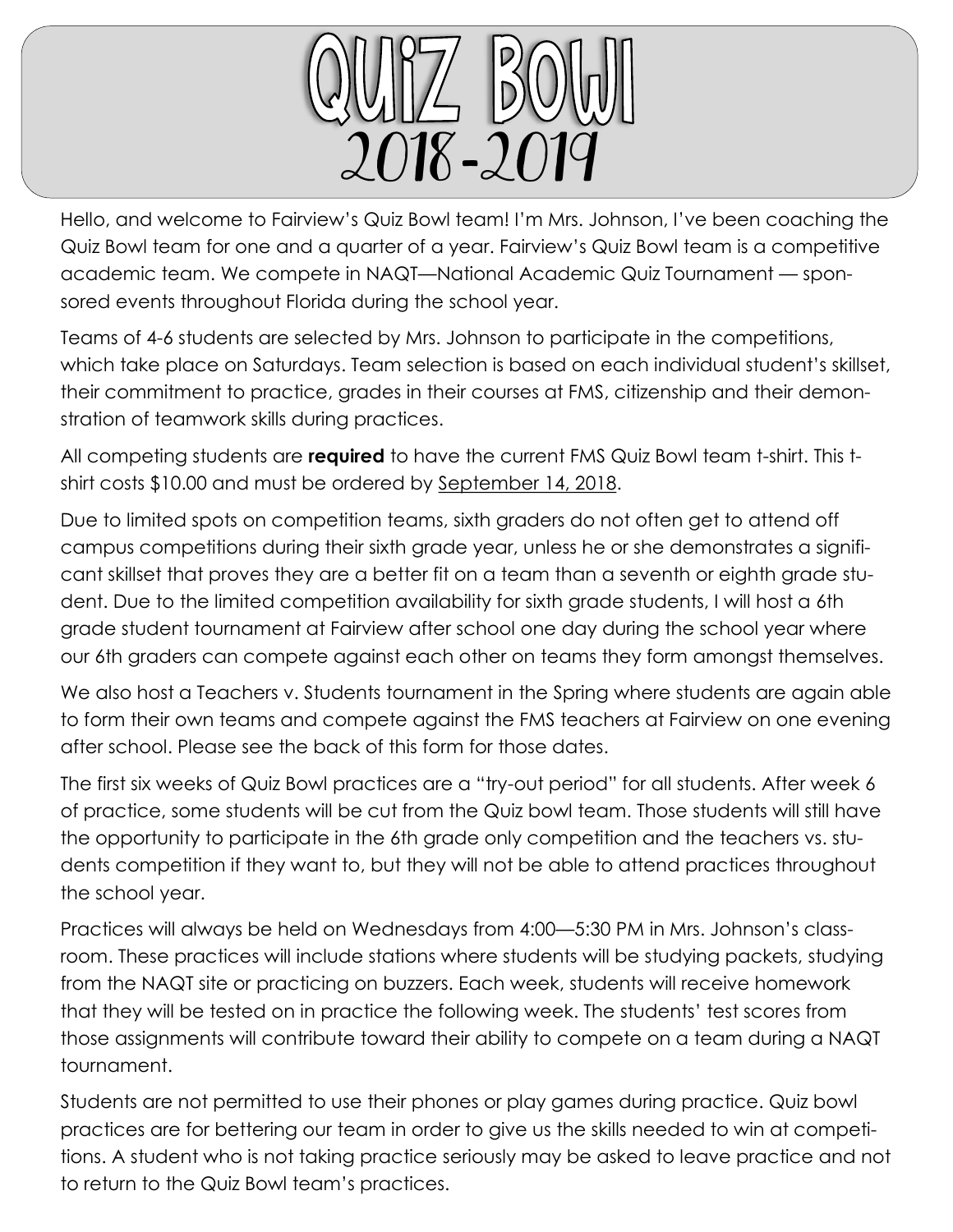

The current schedule of events is listed below. Tournaments listed with TBA will be updated when the sponsor of that tournament releases the date to the NAQT website.

| Tournament                                                                             | Location                                  | Date                                  |
|----------------------------------------------------------------------------------------|-------------------------------------------|---------------------------------------|
| Egghead Invitational                                                                   | Fairview Middle School<br>Tallahassee, FL | October 27, 2018                      |
| Lewis Falcon Invitational                                                              | Addie R. Lewis School<br>Valparaiso, FL   | <b>TBA</b><br>[Typically in November] |
| 6th Grade Fairview<br>Tournament                                                       | Fairview Middle School<br>Tallahassee, FL | November 14, 2018<br>4-6 PM           |
| Aggie MS Challenge                                                                     | J.M. Tate High School<br>Cantonment FL    | January 25-26, 2019                   |
| Marianna Bulldog<br>Invitational                                                       | Marianna High School<br>Marianna, FL      | <b>TBA</b><br>[Typically in February] |
| Teachers v. Students Quiz<br><b>Bowl Tournament</b>                                    | Fairview Middle School<br>Tallahassee, FL | March 13, 2018<br>4-6 PM              |
| NAQT Middle School<br>National Championship<br>Tournament<br>Parent volunteers Needed! | Hyatt Regency O'Hare<br>Rosemont, IL      | May 10-12, 2019                       |

This year I began working on my Master's Degree. As a result, I do not have as much time to dedicate outside of school as I have in previous years to Quiz Bowl and Quiz Bowl fundraisers. I am looking for parents who would like to volunteer to learn to be a stand in coach if there is ever a weekend tournament that I cannot attend as coach — I do not want to prevent our students from competing if I am unable to attend do to my busy schedule.

Also, I am no longer able to supervise weekend fundraisers at Publix. These were our biggest fundraisers last year, bringing in close to \$1,000 per weekend to help offset the expenses of our out of town tournaments. If a parent or group of parents would like to volunteer to supervise a Publix sidewalk fundraiser this year for the Quiz Bowl team, please let me know and I'll be happy to set up the fundraiser.